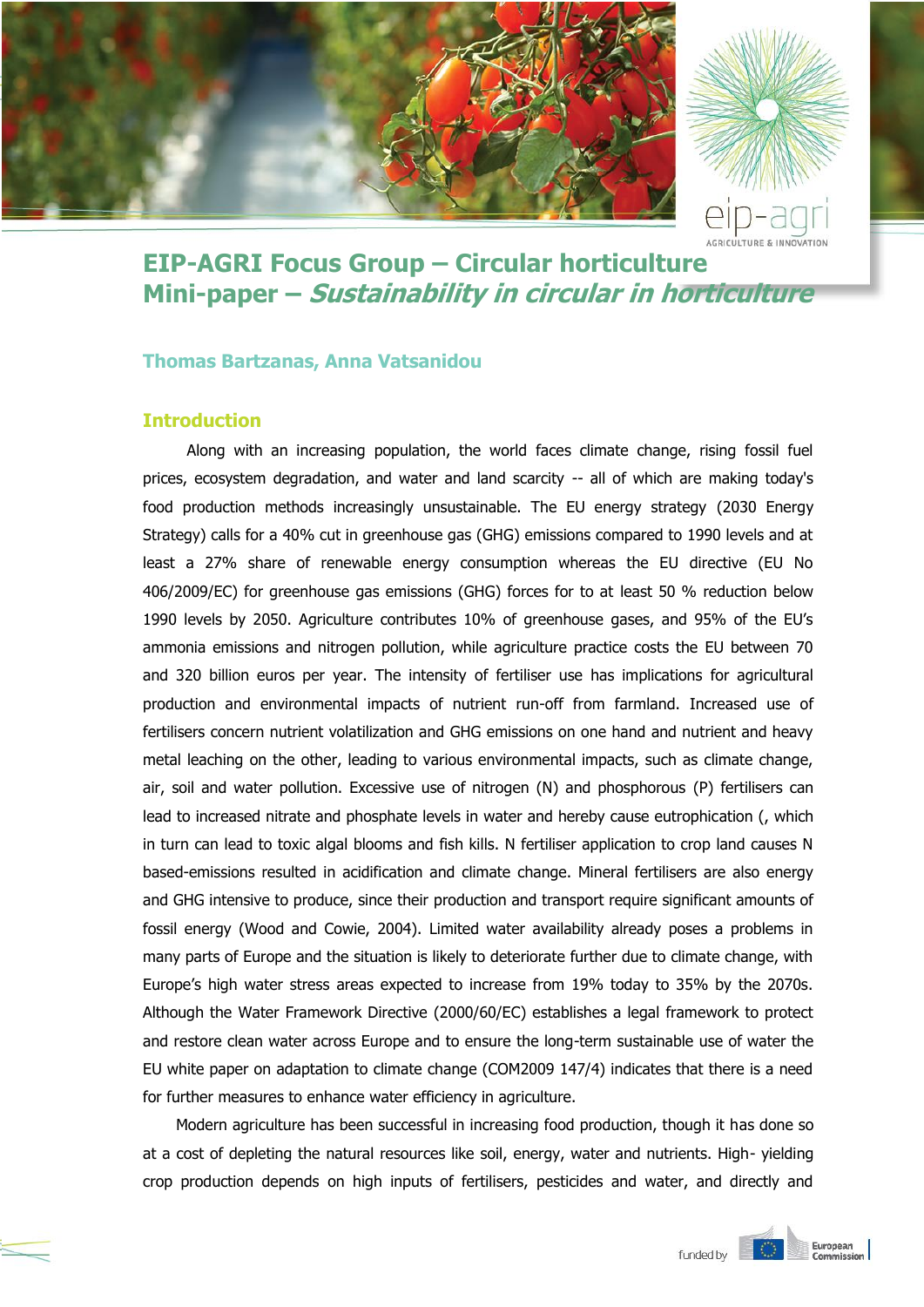

indirectly energy use which can lead in turn to increased direct and indirect on-arm and off-farm emissions into the environment as well as depletion of groundwater aquifers. Therefore, it could be argued that agricultural practices are related to several environmental issues, which impacts that can be grouped into the following categories:

- Impacts related to energy consumption (global warming, acid rain, resource depletion, etc.).
- Surface and groundwater pollution ( $NO<sub>3</sub>$ , phosphates, pesticides, etc.)
- Toxicity impacts primarily related to agri-chemical use to humans and wildlife
- Decrease in soil quality (soil degradation, pollution, erosion, reduced organic carbon content, etc.)
- Water depletion
- Decrease of biodiversity in cultivated land, land use change (deforestation, etc.) and land management changes.

Given the pressure on natural resources, agriculture has to improve its environmental performance through more sustainable production methods maintaining its productivity to cover society needs. From the environmental point of view, an agricultural activity is sustainable if its polluting emissions and its use of natural resources can be supported in the long term by the natural environment. Diagnosis or assessment of the environmental impact of agriculture, therefore, constitutes the first step in the overall evaluation of agricultural sustainability. During the last years, high attention was paid on environmental impact assessment with multiple goals: quantifying environmental impacts of processes (in agriculture), identifying environmental hotspots and suggesting mitigation strategies to reduce the impact of anthropogenic activities on the environment. To evaluate the environmental performance of human activities and to identify improvement potential, a large number of assessment methodologies and corresponding indicators have been proposed.

The challenge for sustainable crop production is to achieve optimized yield (in quantity and quality) and farm income with a minimum of inputs (nutrients, water, energy, pesticides, herbicides, labor, money), while preserving and protecting the environment and social fabric. For this purpose, innovative mitigation technologies and practices has to be applied, resource saving alongside with recycling at farm level mustbe prioritized, and the interaction between the farm and the ecosystem taking into the account also the market and the society influence on the agricultural production has to be evaluated against sustainability criteria towards improving overall sustainability and innovation capacity of the farming systems and enhancing nutrient cycles in the farm.

Sustainability in circular horticultural should be based on the following aspects: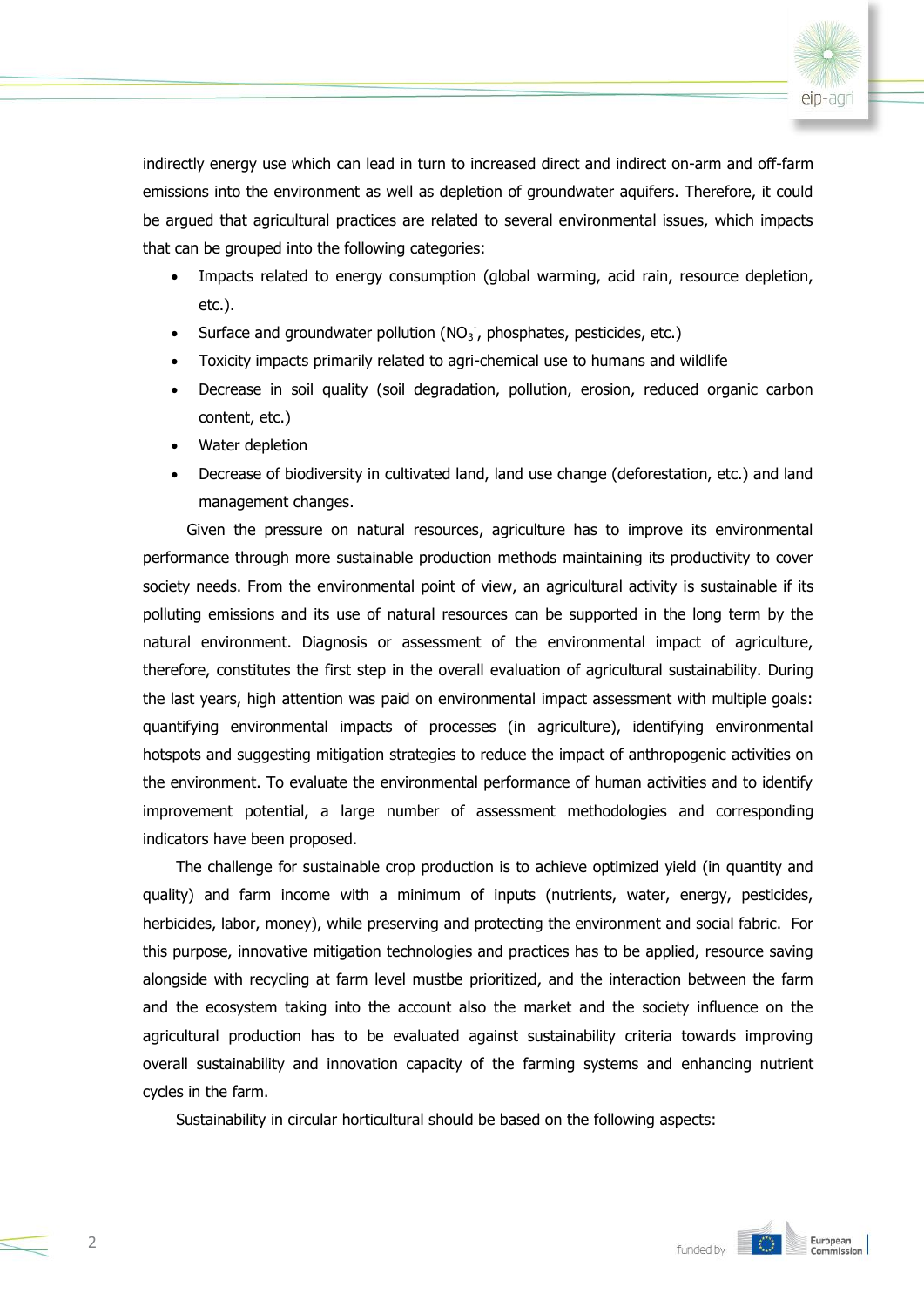

**Farming practices**: how to improve current practices to minimize greenhouse gas emissions, waste flows and resources investment, whilst keeping productivity (new technologies/machinery, mixing farming, green manure, etc)

**Novel products and production systems in agriculture**: we need to develop products to be used in the farm (e.g. bio-based fertilizer, plant growth promoting material, single cell protein, pesticides, water, etc.) based on biotechnological processes for waste recycling and valorisation. Most organic materials can be considered as raw materials for nutrient recovery and recycling purposes. **Consumer habits**: focuses on understanding consuming habits and how to change them to i) accept second generation food products (e.g. meat from animals feed with SCP grown on ammonia from manure) and ii) shift to more sustainable diets (e.g. increased consumption of vegetables).

Sustainability has somehow to be assessed and quantified. Many tools and indicators for assessing and benchmarking environmental impacts of different systems have been developed (e.g., Finnveden and Moberg, 2005; Ness et al., 2007). However, one of the most effective ways to assess sustainability of production systems is the use of Life Cycle approach and specifically the method of Life Cycle Assessment (LCA). LCA is a tool to assess the potential environmental impacts and resources used throughout a product's life cycle, i.e., from raw material acquisition, via production and use phases, to waste management (ISO, 2006). The waste management phase includes disposal as well as recycling. LCA is a comprehensive assessment and considers all attributes or aspects of the three Areas Of Protection (AsOP); the natural environment, the human health, and the natural resources (ISO, 2006). The unique feature of LCA is the focus on products in a life-cycle perspective. The comprehensive scope of LCA is useful in order to avoid problem-shifting, for example, from one phase of the life-cycle to another, from one region to another, or from one environmental problem to another (Finnveden, et al., 2009).

#### **Sustainability Assessment**

LCA has a proven to be a valuable tool for identifying, quantifying and, evaluating the environmental impacts of agricultural products in the context of different farming systems (Fig.1) and cultivation practices. Several recent developments have contributed to support the application of LCA to agro-products, where applying LCA appears to be more challenging than for other types of products (Ponsioen and van der Werf, 2017). To address these challenges a variety of methodological choices such as, ENVI-FOOD protocol, Leap guidelines, PCRs and labelling schemes, particularly the Single Market for Green Products initiative by the DG-ENV European Commission, along with a number of agricultural background inventory data have been developed, such as GaBi Food & Feed (ThinkStep, 2016), AusLCI (Grant, 2015), World Food LCA Database (Nemecek et al., 2015), Agri-footprint (Blonk Agri-footprint, 2014), AGRIBALYSE (Koch and Salou, 2015) and ecoinvent (Weidema et al., 2013).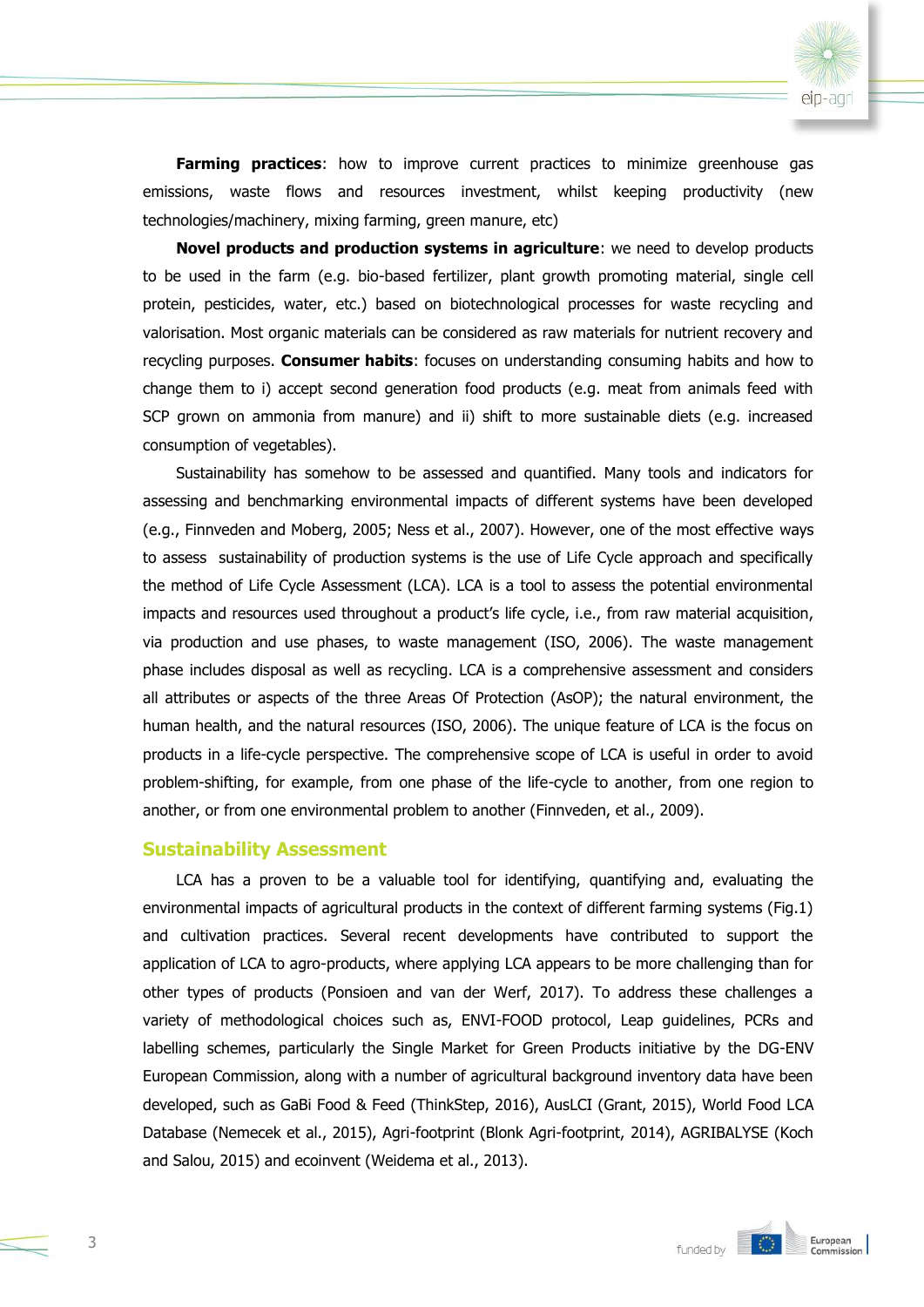



**Figure 1**: Illustration of material and energy flows in a dairy farming system

There are four phases in an LCA study: Goal and Scope Definition, Life Cycle Inventory Analysis (LCI), Life Cycle Impact Assessment (LCIA), and Interpretation. The Goal and Scope Definition includes the reasons for carrying out the study, the intended application, and the intended audience (ISO, 2006). It is also the place where the system boundaries of the study are described and the functional unit is defined. The functional unit is a quantitative measure of the functions that the goods (or service) provide. The result from the LCI is a compilation of the inputs (resources) and the outputs (emissions) from the product over its life-cycle in relation to the functional unit. The LCIA is aimed at understanding and evaluating the magnitude and significance of the potential environmental impacts of the studied system related to the AsOP (ISO, 2006). The impact categories attributed to the three AsOP (natural environment, human health, and resources) and also recommended by EC (ILCD) (European Commission, 2008) are presented in the table 1. In the Interpretation, the results from the previous phases are evaluated in relation to the goal and scope in order to reach conclusions and recommendations (ISO, 2006).

**Table 1:** Environmental issues (pollutants and resource use) as related to LCA impact categories in the EC recommendation